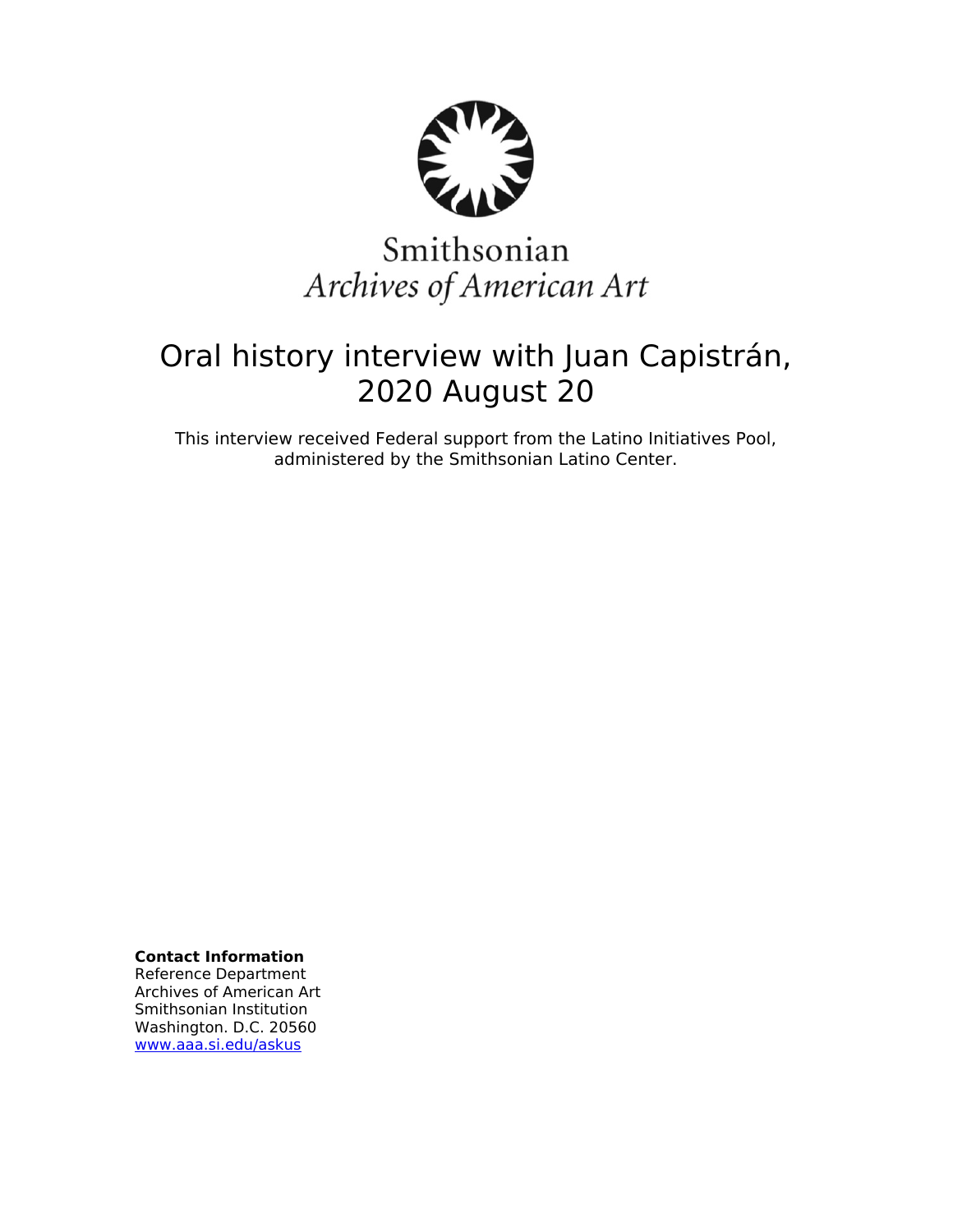### **Transcript**

#### **Preface**

The following oral history transcript is the result of a recorded interview with Juan Capistrán on August 20, 2020. The interview took place from Capistrán's home in Los Angeles, CA, and was conducted by Josh T. Franco for the Archives of American Art, Smithsonian Institution. This interview is part of the Archives of American Art's Pandemic Oral History Project.

This transcript has been lightly edited for readability by the Archives of American Art. The reader should bear in mind that they are reading a transcript of spoken, rather than written, prose.

#### **Interview**

JOSH T. FRANCO: All right. This is Josh T. Franco interviewing Juan Capistrán at his home in Los Angeles on August 20th, 2020 for the Archives of American Arts Pandemic Project.

So Juan, thanks for taking some time to tell us what's going on in your life. Uh, we're trying to kind of paint a picture of the impact on the arts of things that have happened since March. So how have you been since March?

JUAN CAPISTRÁN: Thanks for having me here, Josh. It's always a pleasure talking to you.

Um, it's been an interesting time, interesting ride. I was actually installing a piece for a group show back in March that same evening the city of LA announced the first stay at home order. So it was pretty interesting, you know, being in the gallery, installing work. And then as soon as we left and got in the car and turned on the radio, we heard the news.

And we knew like that week leading up to it that people were already talking that the city was going to get shut down. But it was pretty intense, the following days, just how quiet the city was and how this kind of real uncertainty was in the air. It still is right now, I think.

But yeah, it's been intense time. Um, you know, as an artist, it's, it's weird, not going to galleries and museums and events and seeing your peers out and about. Um you know, I still get to go to the studio but not a lot of work is being made [laughs].

There's been a lot—there's a lot of thinking about work, which is not very different from my practice anyways. I spend a lot of time thinking outside of the studio and—but, you know, projects have been placed on hold because—upcoming projects, shows have been postponed. And, you know, who knows if they will happen, if they will be rescheduled. Everything's still up in the air.

[00:02:30]

#### JOSH T. FRANCO: Yeah.

JUAN CAPISTRÁN: So, you know, right now it's just about thinking about future projects and trying to envision if these things will ever get off the ground. You know, it's been weird.

And then it's also at the same time it's kind of weird to think about art, you know, during these times that are just so, you know, mind blowing at times. Where you're just like, I can't believe that this is really happening.

JOSH T. FRANCO: Yeah. Have you—the other thing that's marking this time is this technology. Like we've never done oral histories virtually. Have you found that like, things that were postponed or canceled, have they been replaced by—have you gotten a lot of requests for Zoom-based events or virtual events?

JUAN CAPISTRÁN: Yeah. Which, you know, I'm not the most social person, but I find myself missing these in-person gatherings and events and, you know. So yeah, this virtual world that's been created is—you know, it's—I don't know.

Although, like you know, we all have our phones and we're on our laptops, you know. We do a lot of things online. But I find myself really missing this like in person meetings and conversations. And, you know, bumping into people here and there. So yeah, so like this—even this conversation is still like a little awkward. And, you know [laughs].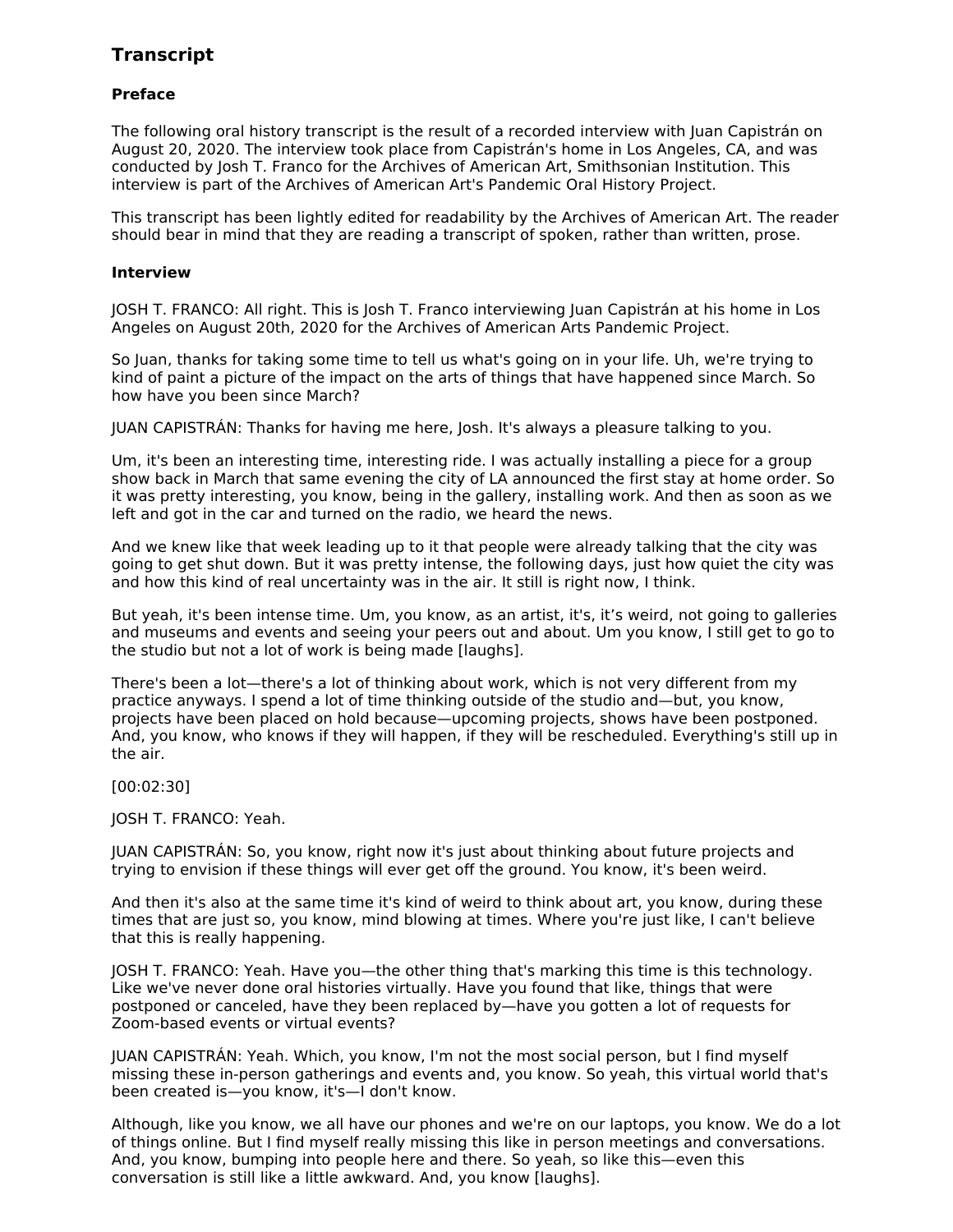[00:04:19]

JOSH T. FRANCO: I was thinking about not just your work, but you. And I was thinking about punk shows and what happens to punk shows now—probably that is not happening, but afterwards because of the real physicality of a punk show. And I thought you might have some thoughts.

JUAN CAPISTRÁN: Yeah. It's, you know, like I said it's—there is something to be said about these kind of impersonal, personal moments that one shares with like close friends and complete strangers You know.

JOSH T. FRANCO: Uh-huh [affirmative].

JUAN CAPISTRÁN: Like our whole way of being has completely been distorted and we've had to really change how we navigate our current situation, our current lives.

JOSH T. FRANCO: Uh-huh [affirmative].

JUAN CAPISTRÁN: You know, at home, it's just me and my wife, Hazel. And, you know, we were best friends where—we've collaborated on projects. So, you know, we've been really good at home. But still, you know, one of the things that we would do on a weekly, sometimes two, three times a week is go to the movies. We seriously watch films all the time. That's the one thing I think we're really missing.

JOSH T. FRANCO: Yeah.

JUAN CAPISTRÁN: Going to the theater and just like, fully, um, you know, being like into watching this giant projection of something.

JOSH T. FRANCO: Uh-huh [affirmative].

JUAN CAPISTRÁN: So, yeah. It's—I don't know what's going to happen in the next couple months, next year, if we're still going to be in this situation.

And, you know, that's kind of if you think about the long game, that's really—I don't know how the art world is going to, you know, recover or or how it's going to—what it's going to morph into.

You know, because even right now, like there's a couple of galleries in town reopening for like, by appointment. There's a lot of virtual exhibitions happening. But it's had a tremendous impact on us all.

[00:06:34]

JOSH T. FRANCO: Uh-huh [affirmative].

JUAN CAPISTRÁN: So I don't know if people are just going to stop, you know. I don't know. A lot of galleries are going to close still. It's kind of really—a lot of things are up in the air.

JOSH T. FRANCO: Yeah. It's hard not to be just anxious these days.

[They laugh.]

JUAN CAPISTRÁN: And that's just like in the art world.

JOSH T. FRANCO: Yeah.

JUAN CAPISTRÁN: And you know, the rest of the world life is like, even crazier [laughs].

JOSH T. FRANCO: Yeah, that's—yeah, the bigger context happening in 2020 is important. And our secretary, Lonnie Bunch at the Smithsonian, he's clearly identified a dual pandemic of COVID-19 and also surging racism and especially anti-Black racism.

JUAN CAPISTRÁN: Yeah.

JOSH T. FRANCO: And that's, that's a particular topic in a lot of your past work. So I wonder—and also just as an Angeleno like how have you observed what's happened in LA as a city? Has it made you go back to work you've done before?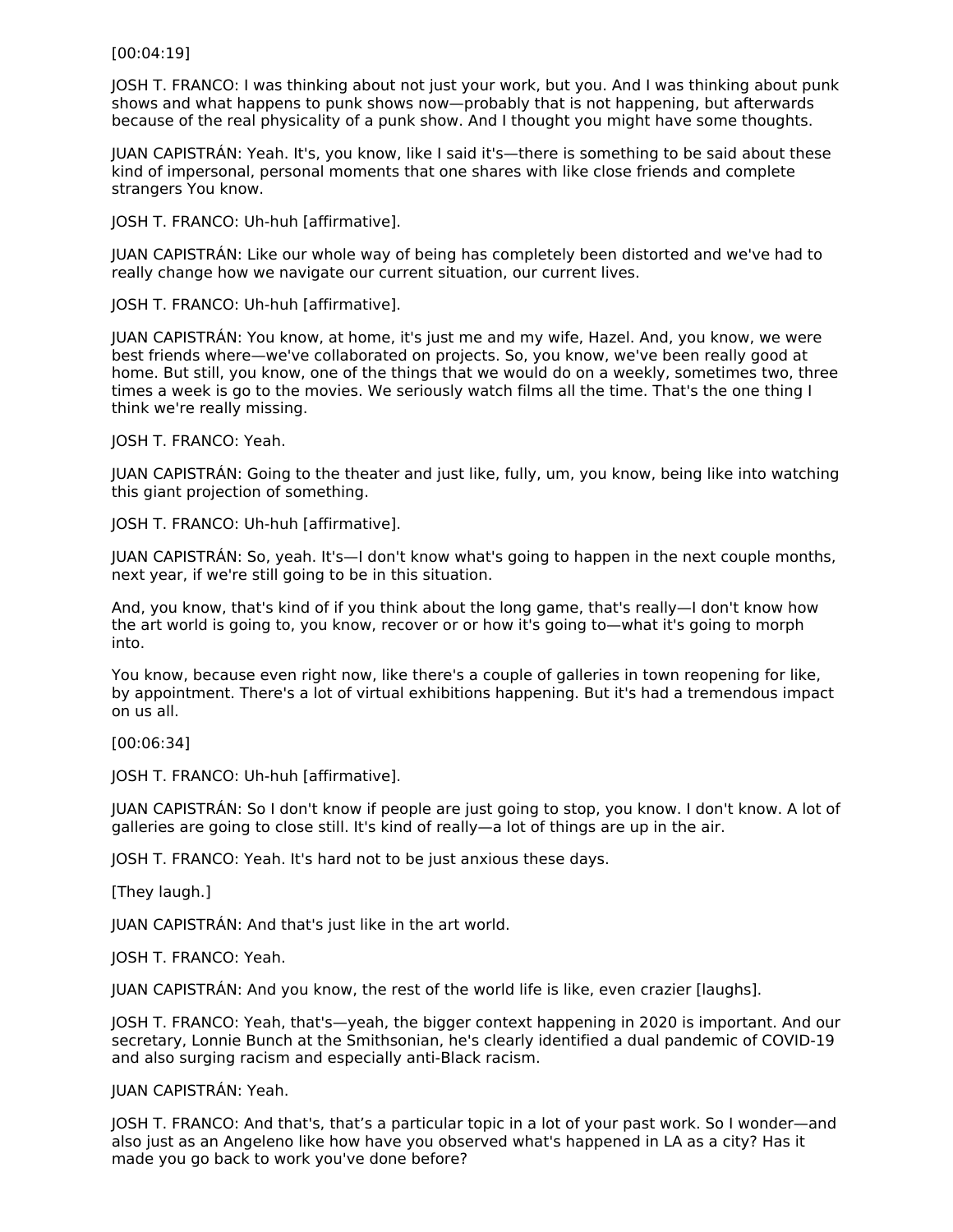JUAN CAPISTRÁN: You know, it's kind of—it's bittersweet, I guess. You know, I've been dealing with these issues in my practice for, you know, 20 years or so. You know, last year I started a series based on the LA—like the '92 LA riots. So um—and it's an ongoing series that I'm still working on now.

#### [00:08:06]

Uh, so, yeah. You know, when the murder of George Floyd happened, it was shocking, but at the same time it's like you know, again, it's sad that this cycle continues. And, you know, it's—these issues that have been very important in my life and continue to be. And it's hard work. You know, sometimes I felt like a lot of the subject matter that I referenced in the work kind of didn't matter in the art context.

#### JOSH T. FRANCO: Right.

JUAN CAPISTRÁN: Say like 10 year ago with some of the projects that I was doing. There were stories or issues that some people might not find interesting or, you know, or didn't see the connection between art and social justice. Or talking about racism and—you know.

But here, like you know, again we've reached this point where like, these issues have pushed themselves to the forefront. You know, and people that on their day to day never thought about, you know, how people of color are treated or experienced the world are now—you know, it's really in their face.

And, you know, it's great to see that people are really calling things out and becoming proactive. But I feel—I still think we have a long way to go to resolve and then like really grow as a culture and as a society.

#### [00:10:00]

So, you know, on one hand, I'm excited to see a lot of people being more vocal and trying to, you know—and this is with artists. I've seen artists, you know, pose these questions about themselves and their practices. Like how can I be more proactive when it comes to these issues? How can I incorporate these issues in my practice? And I think that that's a great place to start now. To be more socially conscious, I think.

JOSH T. FRANCO: Uh-huh [affirmative]. Do you think that will find its way into like—at literal curriculum in art school, and you think about how artists have trained a lot?

JUAN CAPISTRÁN: You know, I think that's one of the things that, you know, institutions really have to—really look at their student population and how the outside world is changing. And, you know, as artists we're supposed to be the vanguard. And if you have an institution in school that, you know, the majority of faculty is white that is from a different generation. I don't know how equipped they are to train the younger generation and next generation of artists and designers.

You know, I think, changing curriculum and, you know—I I wonder. I look back at my education, and I think I did most of my learning outside of the Western canon by working in the school library.

That's how I discovered a lot of artists of color. Um that, you know, we weren't learning about in class. You know we did—I think I was fortunate enough to be at Otis at a time where the faculty was very diverse.

And they brought in a lot of artists and talked about a lot of contemporary artists that were of color. But, you know, I think after I left, my year, I don't think other students had the same opportunity. Because, you know, pretty soon the faculty went back to being predominantly white.

#### [00:12:24]

JOSH T. FRANCO: Uh-huh [affirmative].

JUAN CAPISTRÁN: So I think I learned—a lot of these artists came in the library finding a catalog for one exhibition and then, you know, doing research. But I think, you know, that's probably not one of the most effective ways. I think, you know, visibility and having an instructor that is of color sometimes really makes a big difference to some students. You know, I personally need it.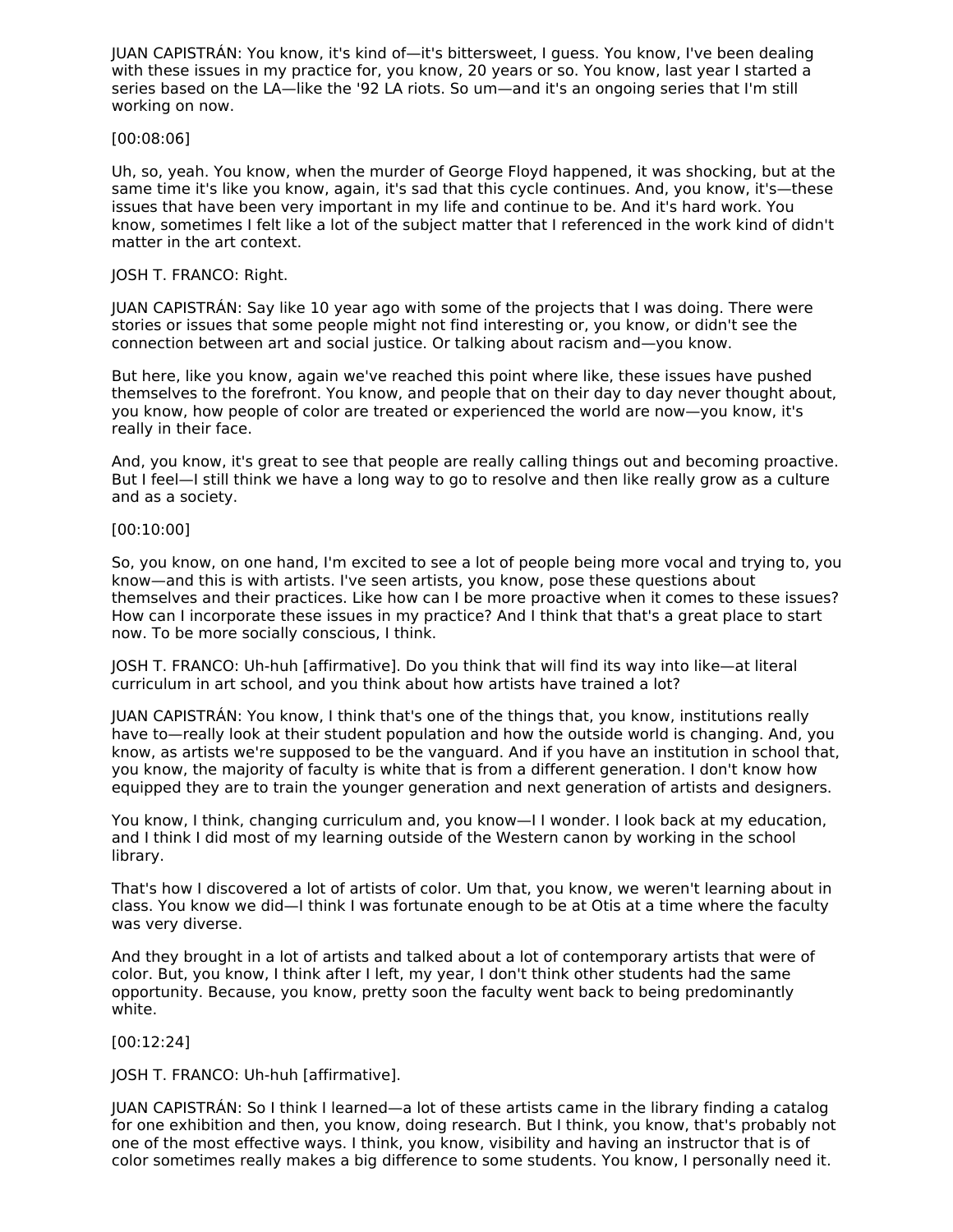I personally, I went to grad school to work with Daniel Joseph Martinez. That was the only program I wanted to go to is because I wanted to work with him specifically. And specifically, because he was Mexican American from LA and the type of work that he was making um, I felt a connection to.

JOSH T. FRANCO: Uh-huh [affirmative].

JUAN CAPISTRÁN: So, yeah. I think institutions, you know, art schools, schools, even museums, you know, have to start addressing these issues also in becoming really inclusive and really diverse. You know, and I understand it really is going to be a challenge and I think, you know, there is a lot of call out for this change. Um, you know, whether it will happen in the next few years, decade, you know, 25 years from now, who knows? I hope, I hope, you know, that the wheels have been set in motion.

[00:14:13]

JOSH T. FRANCO: Yeah. Those conversations are definitely happening. They're interesting. I'm almost curious about what isolation is doing to artists. So I'm just—and I guess the best way to frame it is like has your relationship to your home and the place where you live change spending this like quantum leap amount of extra hours there? And with Hazel?

JUAN CAPISTRÁN: You know, it's kind of weird because I thought I was going to be like, insanely productive.

JOSH T. FRANCO: Uh-huh [affirmative].

JUAN CAPISTRÁN: And it's—not that it's been complete opposite, but it's it's I found it really hard to focus and concentrate on things. So it's made it more difficult [laughs] to work.

You know, like, my book pile of books have gotten larger and larger. I have three books that I've been trying to get through for the past couple of months and it's not happening.

JOSH T. FRANCO: Uh-huh [affirmative].

JUAN CAPISTRÁN: I start and stop working on these projects. Because, you know, just sometimes I start having this bigger conversation about like, does it even really matter sometimes making art, you know

JOSH T. FRANCO: Uh-huh [affirmative].

JUAN CAPISTRÁN: Like what is Art with a capital "A" really doing right now and in these times? Like is it more important to focus my energy on other bigger pressing issues? And then, you know, and then, you know, then I find myself like having another conversation where it's like, of course art matters. Like what am I doing? You know, I have to get back in the quote/unquote studio and really figure out, you know, what—what I'm doing as an artist.

[00:16:11]

Again, it's like—I think I do that a lot anyway. It's like every few years I kind of, you know, have these conversations with myself and with Hazel about like, what it means to be a contemporary artist. And what are my responsibilities. And, you know, who am I to the rest of the world? You know, my community. What are the conversations that I, you know, think are important, and we should have?

Yeah, it's, it's—like I said earlier, I don't—I'm not the type of artist that works in the studio all the time, I've always worked at home also. But it's been difficult and, you know, hard to get situated or grounded in these times.

And, I don't know, I keep thinking what are we like—we're already in August. I thought by now I would have, you know, been like acclimated to the situation or—I also was like, you know, maybe we would have already have been kind of jump started back to kind of where we were, you know, before. But, you know, it's—I don't know. [Laughs.]

JOSH T. FRANCO: I know. So this is the last question. You're maybe still too in it to answer. But I wonder when you look back what will be the kind of feature that changed or added to your practice that will be a direct result of 2020 with all its events?